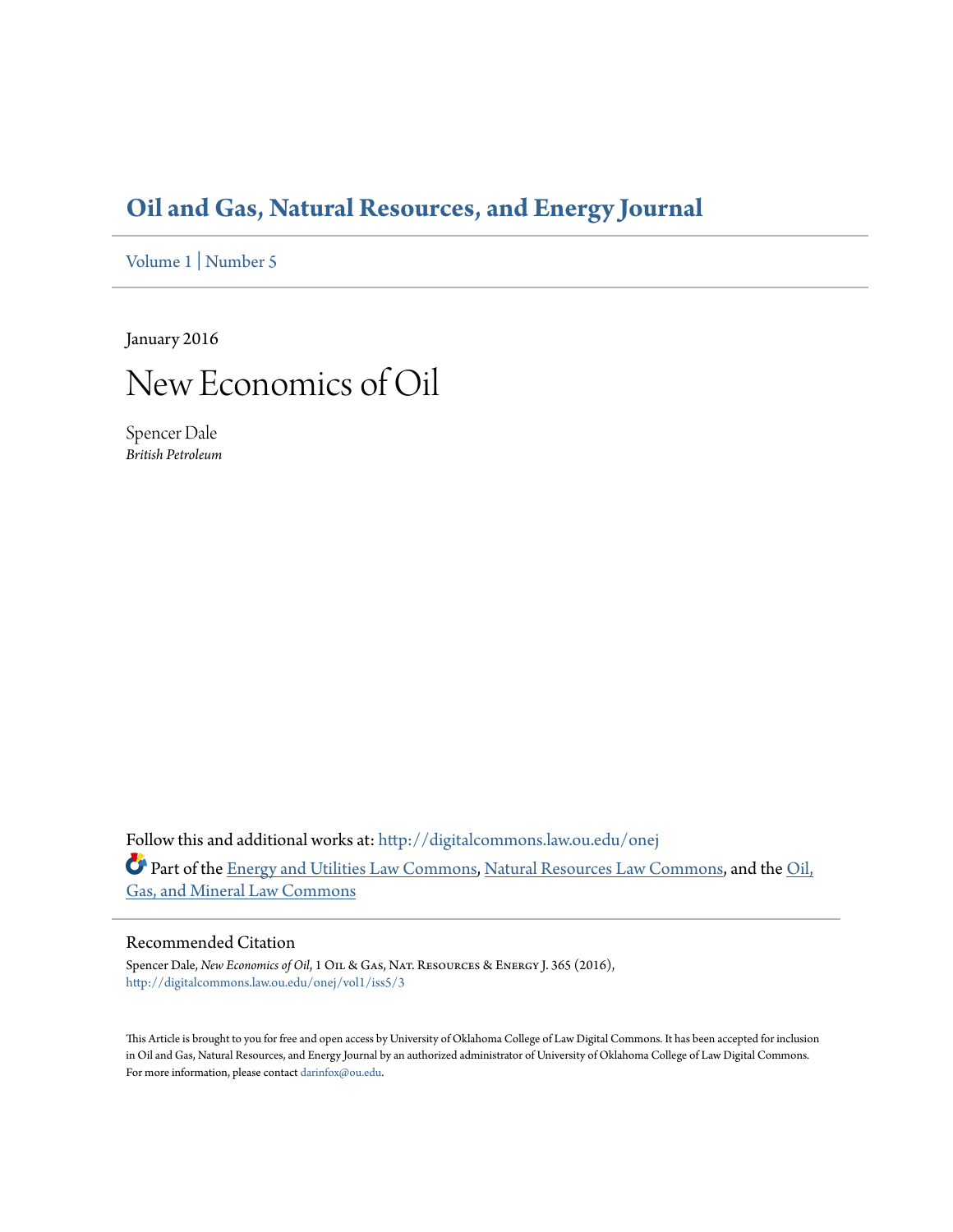# ONE J

*Oil and Gas, Natural Resources, and Energy Journal*

| VOLUME | <b>NUMBER 5</b> |
|--------|-----------------|
|        |                 |

#### NEW ECONOMICS OF OIL

#### SPENCER DALE<sup>[\\*](#page-1-0)</sup>

#### *Introduction*

The oil market has been at the centre of economic news over much of the past year: what should we make of the US shale revolution; how will the rebalancing of the Chinese economy affect demand; and most obviously, what are the implications of the dramatic fall in oil prices over the past year or so?

The implications of these developments are far reaching. For policymakers, responding to their impact on the prospects for demand and inflation; for financial markets, involved in the trading and financing of oil flows; and most fundamentally of all, for businesses and families across the world that rely on oil to fuel their everyday businesses and lives.

As economists, when faced with questions about the oil market and oil prices, a natural instinct is to revert to the key principles and beliefs that we think underpin the operation of the oil market.

Coming to the world of energy relatively recently – after spending more than 25 years in central banking – many of my core beliefs about the oil market stemmed from what I had learnt at school and university.

In particular, much of my thinking was based around four core principles:

<span id="page-1-0"></span> <sup>\*</sup> The following paper was presented by Spencer Dale, Chief Economist for BP, at the Society of Business Economists' Annual Conference, on October 13, 2015, in London. Mr. Dale manages BP's global economics team, providing economic input into the firm's commercial decisions. BP's economics team also produces the annual Statistical Review of World Energy and Global Energy Outlook.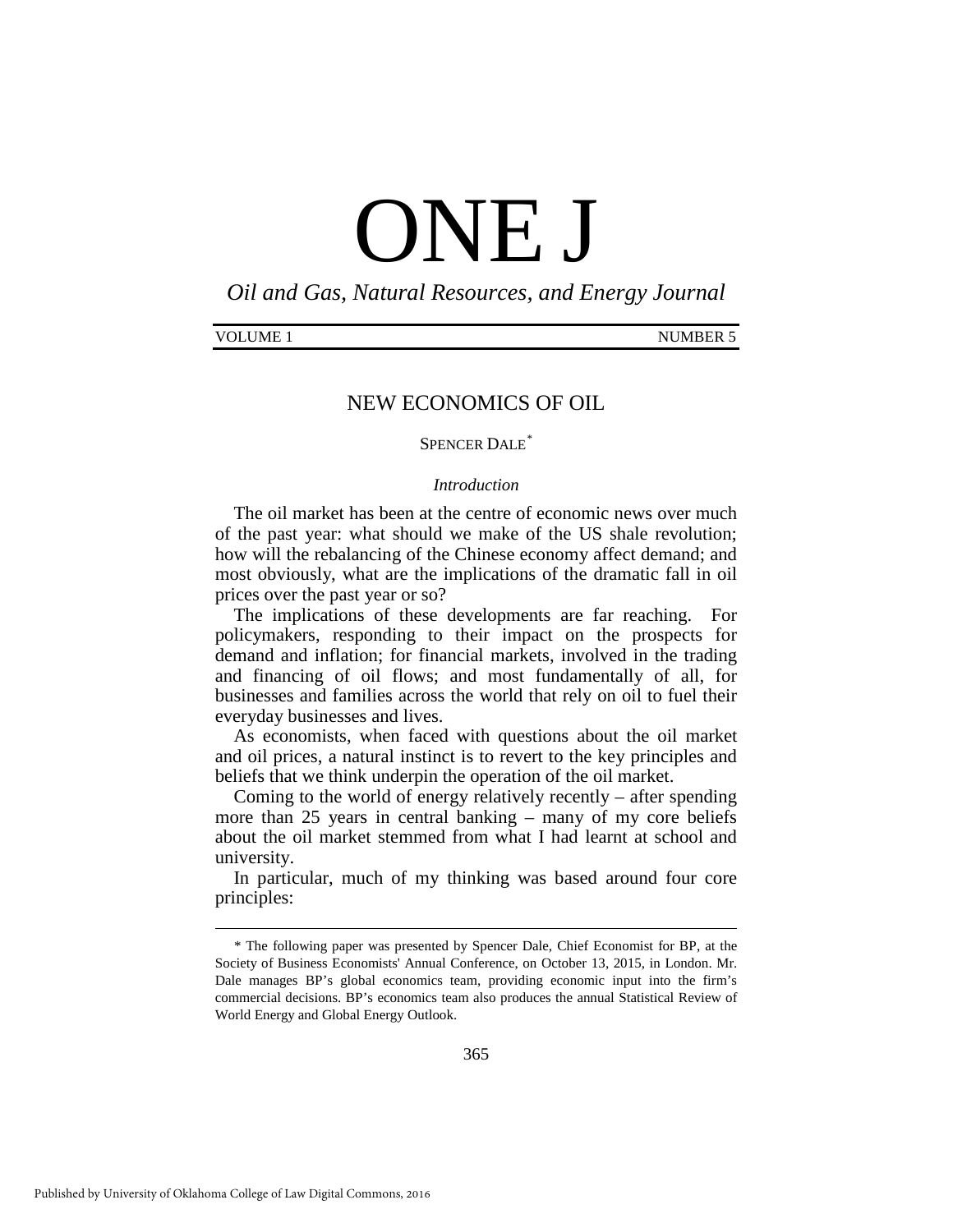Oil is an exhaustible resource: it will eventually run out. As such, as it becomes increasingly scarce, the price of oil is likely to increase over time relative to the prices of other (inexhaustible) goods and services. The classic reference here is obviously Hotelling, which treats oil resources as akin to a financial asset, such that (in the simplest case) the relative price of oil increases in line with the real interest rate.

Oil demand and supply curves are steep: i.e. they are very price inelastic: demand because there are relatively few substitutes for oil, especially in the short run; and supply because once an oil company has invested huge sums of money in building an operating platform and the oil is flowing, the supply from that operation is not sensitive to fluctuations in the price: you don't turn the tap off just because the oil price falls.

Oil flows from east to west: most obviously, oil is produced in the Middle East and flows to Europe and America. The counterpart is that money flows in the opposite direction, leading to well-known issues associated with petrocurrencies and petrodollars.

OPEC stabilises the oil market: for example, in 2008/9 with the global economy in deep recession, and oil prices plunging from \$145 to \$35, OPEC cut production by nearly 3 Mb/d helping to stabilise prices. Similarly, OPEC raised production sharply in 2004 when global demand suddenly surged.

The individual toolkits that we each reach for when trying to make sense of the oil market will all be slightly different, with different elements and different emphases. But my guess is that for many of us something like these four basic principles feature in them.

If that is the case, we may need to think again.

The oil market has changed very significantly over the last 10 or 15 years. The principles and beliefs that served us well in the past are no longer as useful for analysing the oil market. We need an updated set of principles reflecting the New Economics of Oil.

Two changes in particular have had a profound impact on the economics of the oil market.

The most significant change stems from the US shale revolution: the rapid growth of on-shore oil production in the US, typically using hydraulic fracturing (or fracking) techniques to extract oil from shale and other types of so-called tight rocks.

The second major change is occurring more slowly and arises from the increasing concerns about carbon emissions and climate change. Such concerns are, of course, nothing new. But increasing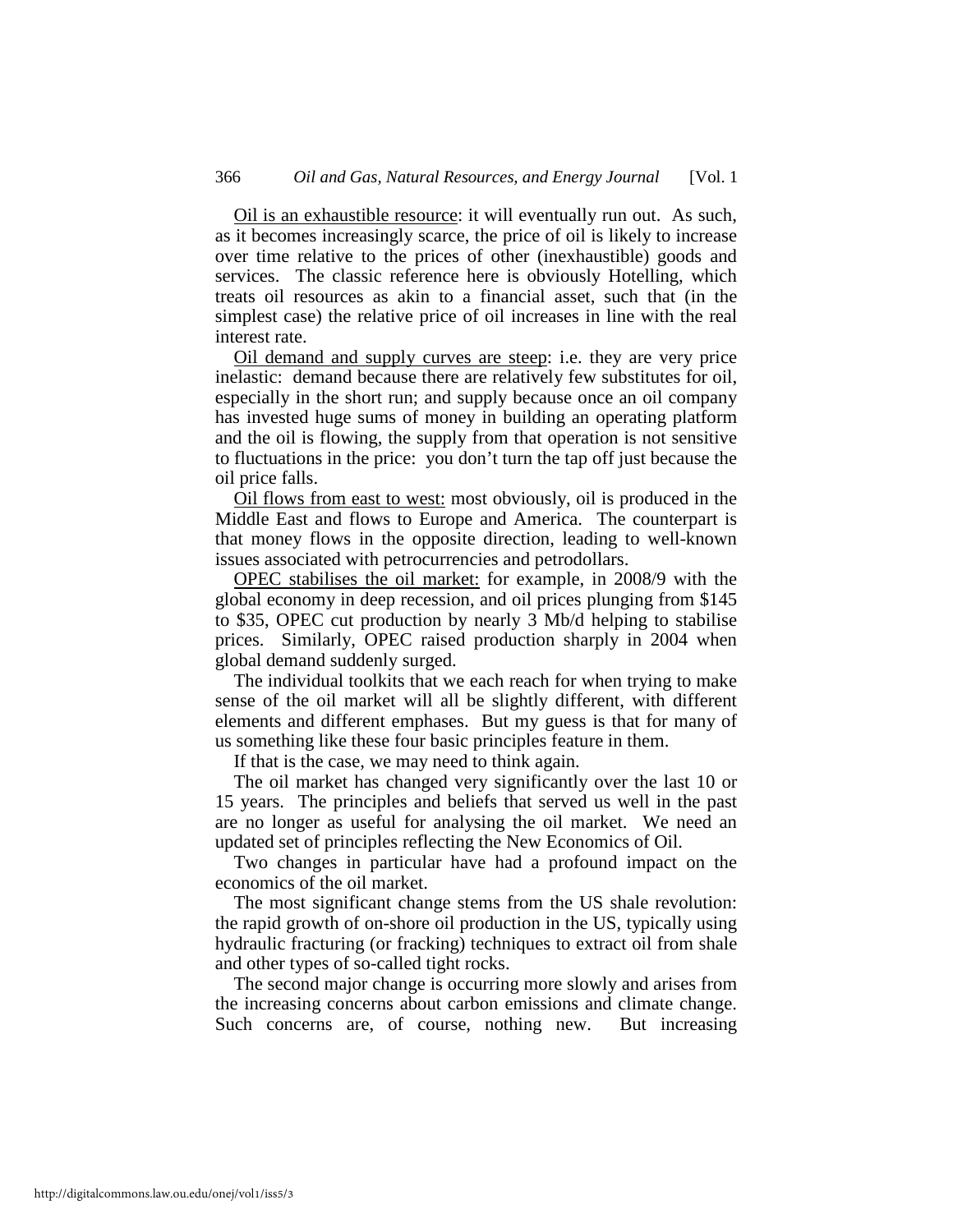prominence is being given to them, in China and the US as well as Europe, and momentum for increased action is growing – particularly this year as the Paris talks approach. If that sense of urgency translates into policies this could have significant implications for the long-run demand for all fossil fuels.

Let's look in more detail at the shale story.

From a near standing start in 2010, US shale oil production has increased to around 4.5 Mb/d today. Cost structures vary greatly across different regions and different plays, but most estimates suggest that the majority of US shale oil lies somewhere broadly in the middle of the aggregate cost curve (Chart 1).

#### *Chart 1*



Although US shale oil accounts for less than 5% of the global oil market, the rapid growth in US shale oil was the key factor driving the collapse in oil prices last year: US oil production on its own increased by almost twice the expansion in global oil demand. Moreover, the different production techniques and financing structures found in the US shale industry have the potential to have a lasting impact on global oil market dynamics.

The factors and forces driving the oil market today are different to those of 20 or even 10 years ago. We wouldn't take a monkey wrench and an oily rag to the digital engines found in today's cars.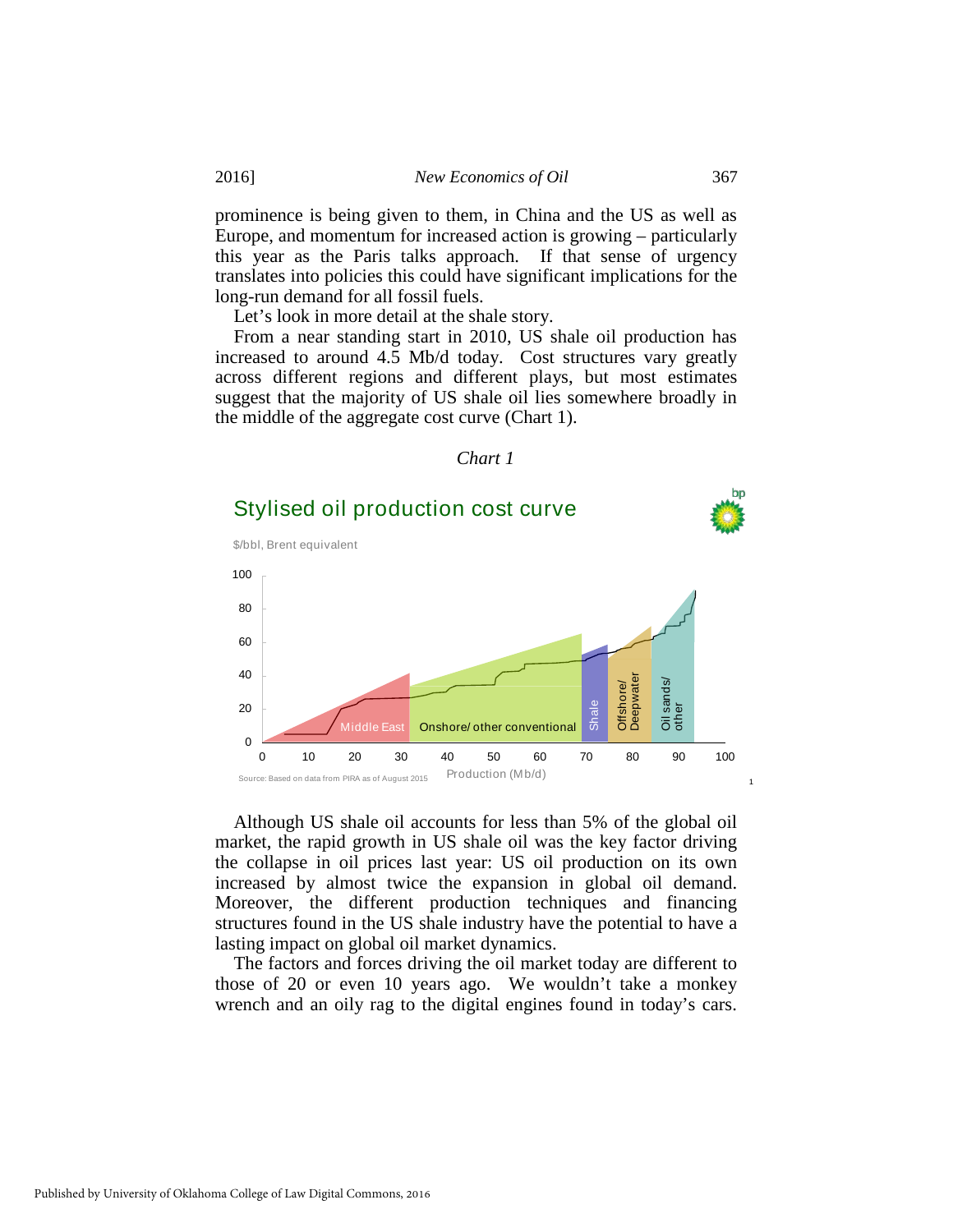Likewise, we need to update our analytical tools to take account of today's oil market.

To take account of the New Economics of Oil.

#### *New Economics of Oil*

To consider what this might mean, let's revisit the four basic principles I outlined and see how they are affected by recent developments.

#### *Revisiting Principle 1: Oil is an exhaustible resource*

The first, most basic, principle was that oil is an exhaustible resource.

In its simplest form, Hotelling does not allow for the possibility of new discoveries of oil or for uncertainty as to how much can be extracted from a particular reservoir. The total stock of recoverable oil resources is assumed to be known and the main focus is on the optimal pace at which these resources should be exhausted.

But in practice, estimates of recoverable oil resources are increasing all the time, as new discoveries are made and technology and understanding improves. And, importantly, they are increasing far more quickly than existing reserves are consumed.

In very rough terms, over the past 35 years, the world has consumed around 1 trillion barrels of oil. Over that same period, proved reserves of oil have increased by more than 1 trillion barrels.

Put differently, for every barrel of oil consumed, another two have been added.

Total proved reserves of oil – reserves of oil which, with reasonable certainty, can be economically recovered from known reservoirs – are almost two-and-a-half times greater today than in 1980.

Increases in available oil resources are nothing new. But what has changed in recent years is the growing recognition that concerns about carbon emissions and climate change mean that it is increasingly unlikely that the world's reserves of oil will ever be exhausted.

Existing reserves of fossil fuels  $-$  i.e. oil, gas and coal  $-$  if used in their entirety would generate somewhere in excess of 2.8 trillion tonnes of CO2, well in excess of the 1 trillion tonnes or so the scientific community consider is consistent with limiting the rise in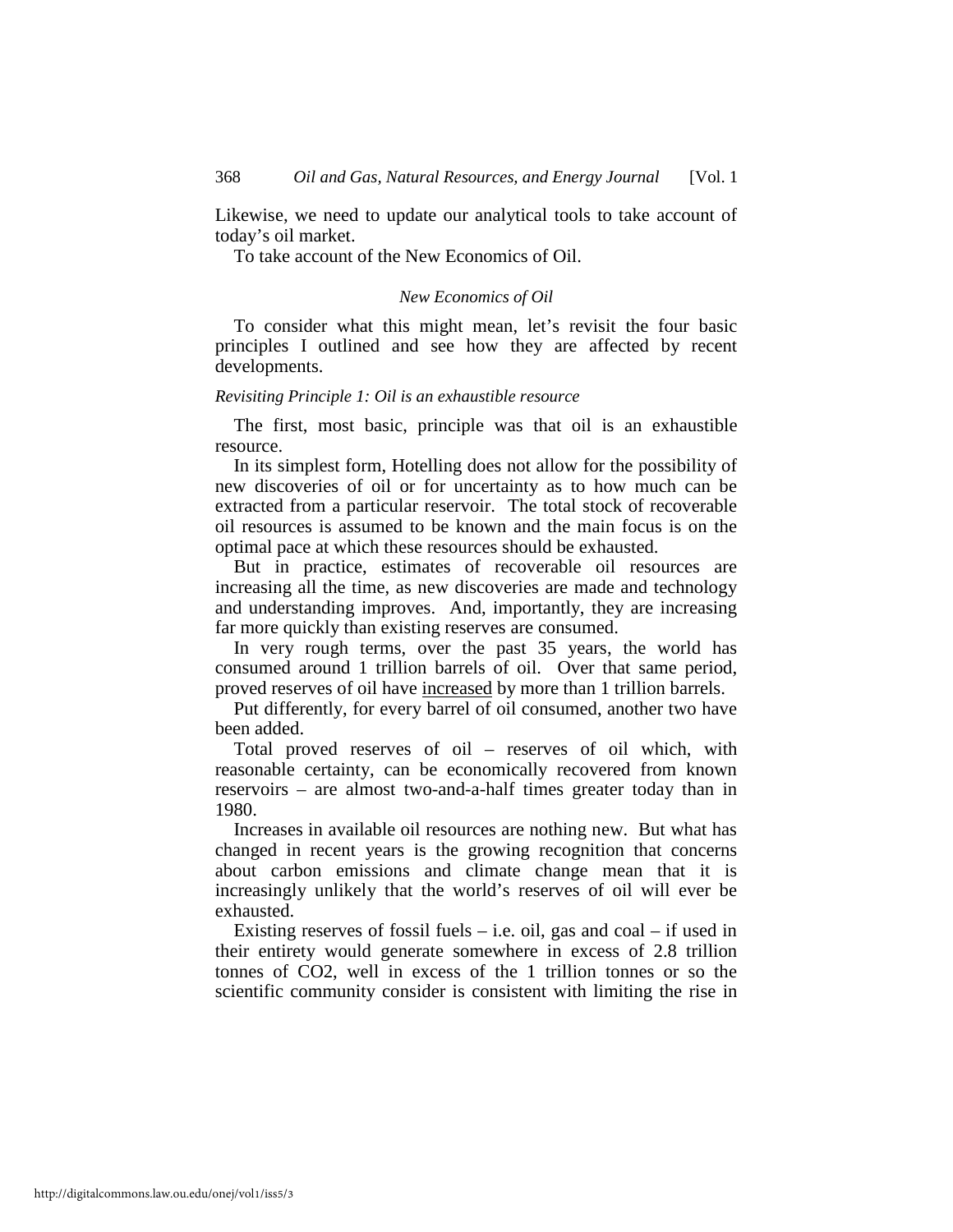global mean temperatures to no more than 2 degrees Centigrade.<sup>[1](#page-5-0)</sup> And this takes no account of the new discoveries which are being made all the time or of the vast resources of fossil fuels not yet booked as reserves.

There are many caveats and qualifications to this type of simple calculation.

Most importantly, not all fossil fuels are alike: coal is the highestcarbon fuel and burning current reserves of coal would account for 60% of those emissions. It follows that coal is likely to be more affected by future climate policies than either oil or gas.

Moreover, emerging technologies, such as Carbon Capture and Storage (CCS), mean that we may be able to find new ways of using fossil fuels for power generation which significantly reduce Greenhouse Gas emissions.

But even so, the pace at which estimates of recoverable oil resources are increasing, together with growing concerns about the environment, means that it seems unlikely that all of the world's oil will be consumed.

How might this change our understanding of the oil market?

Importantly, it suggests that there is no longer a strong reason to expect the relative price of oil to increase over time. As with other goods and services, the price of oil will depend on movements in demand and supply.

From the supply side, it might still be natural to assume that the relative price of oil will increase over time as it becomes increasingly difficult (and costly) to extract. The most easily accessible oil is extracted first, forcing energy companies to dig deeper and deeper in increasingly difficult environments.

But this increasing difficulty needs to be set against technological progress. The oil industry, as with any other successful industry, is continually innovating and implementing new techniques and processes.

The poster child for these advancements in recent years has been the US shale industry. The use of increasingly sophisticated drilling techniques and huge improvements in cost efficiencies has allowed previously uneconomic resources of oil to be recovered. Productivity gains within the US shale industry in recent years have been mindboggling. Productivity growth, as measured by initial production per rig, averaged over 30% per year between 2007 and 2014 (Chart 2).

<span id="page-5-0"></span> <sup>1.</sup> IPCC <sup>2013</sup>*, Fifth Assessment Report, Summary for Policymakers*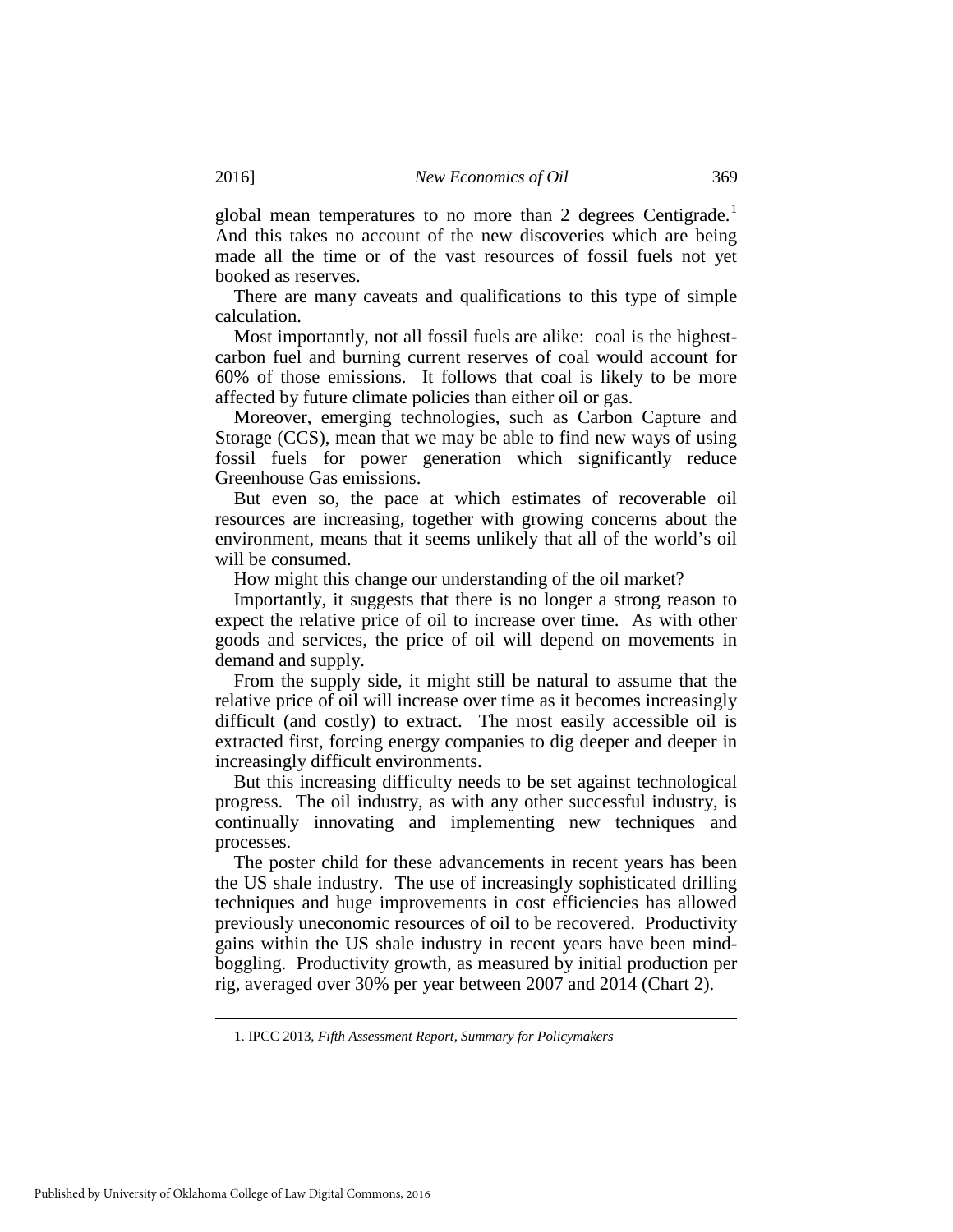#### *Chart 2*



The recognition that oil resources are probably never likely to be exhausted puts greater focus on future productivity trends when assessing the long-term outlook for oil prices. The possible implications of the US shale revolution are particularly fascinating in this regard.

The key point here is that the nature of fracking is far more akin to a standardised, repeated, manufacturing-like process, rather than the one-off, large-scale engineering projects that characterise many conventional oil projects. The same rigs are used to drill multiple wells using the same processes in similar locations. And, as with many repeated manufacturing processes, fracking is generating strong productivity gains.

As you know, the strength of manufacturing productivity has led to a trend decline in the prices of goods relative to services. fascinating question raised by fracking – and its manufacturing-type characteristics – is whether it will have the same impact on the relative price of oil. A key issue here is whether these types of repeated, standardised processes can be applied outside of the US and to more conventional types of production. Can the discipline of lean manufacturing be applied to conventional oil operations?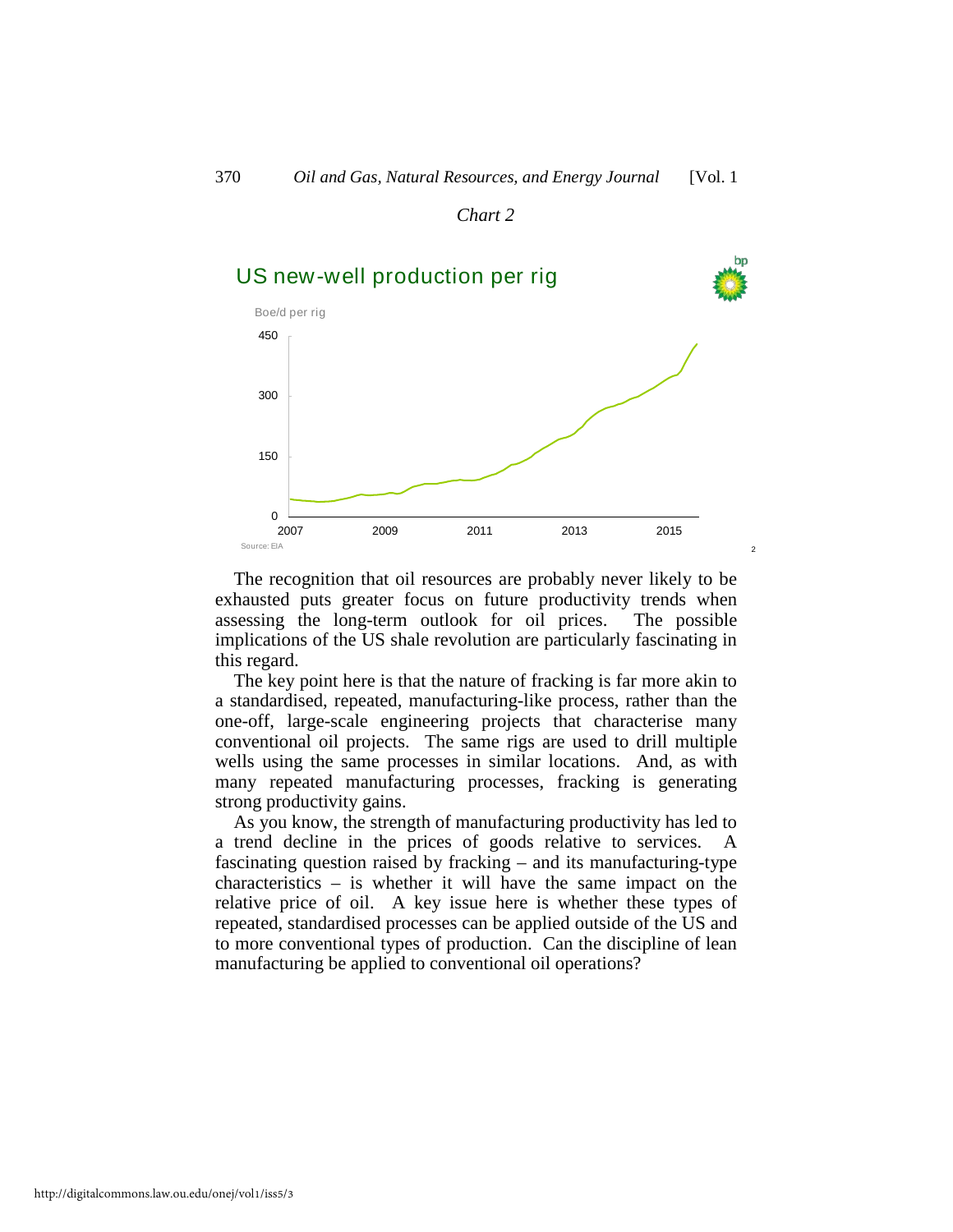#### *Revisiting Principle 2: Oil demand and supply curves are steep*

Turn next to the view that oil supply curves tend to be steep, leading to large fluctuations in the oil price.

The limited responsiveness of conventional oil supply to price movements stems from the significant time lag between investment decisions and production. It can often take several years or more from the decision to invest in a particular field before it starts to produce oil, and once the oil is flowing, it will often last for many years.

Shale oil (and fracking) completely changes this in two important respects.

First, the nature of the operation in which the same rigs and the same processes are used to drill many wells in similar locations means the time between a decision to drill a new well and oil being produced can be measured in weeks rather than years.

Second, the life of a shale oil well tends to be far shorter than that for a conventional well: its decline rate is far steeper. Chart 3 compares production data taken from a typical US shale well, in this case in the Bakken in North Dakota, with that from a Deepwater well in the Gulf of Mexico (GOM). Daily production from the shale well declined by around 75% in its first year of production – a really steep rate of decline. The corresponding rate of decline for the GOM well was far slower.

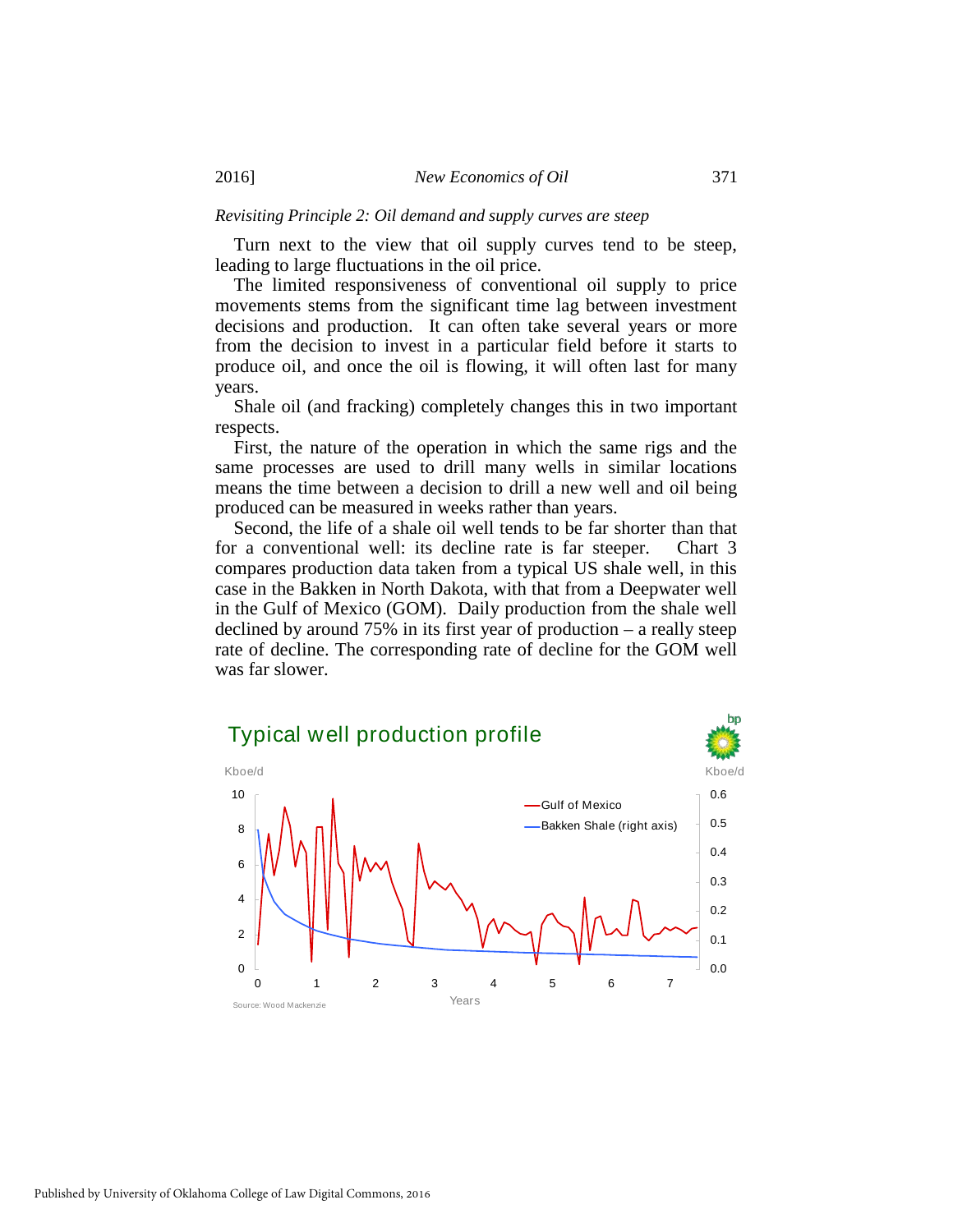These two characteristics – short production lags and high decline rates – mean there is a far closer correspondence between investment and production of shale oil. Investment decisions impact production far more quickly. And production levels fall off far more quickly unless investment in maintained.

An important consequence of these characteristics is that the shortrun responsiveness of shale oil to price changes will be far greater than that for conventional oil. As prices fall, investment and drilling activity will decline and production will soon follow. But as prices recover, investment and production can be increased relatively quickly.

The US shale revolution has, in effect, introduced a kink in the (short-run) oil supply curve, which should act to dampen price volatility. As prices fall, the supply of shale oil will decline, mitigating the fall in oil prices. Likewise, as prices recover, shale oil will increase, limiting any spike in oil prices.

Shale oil acts as a form of shock absorber for the global oil market.

It is important to be clear exactly why shale oil is likely to play this role.

The short lead time between investment decisions and production means output can adjust relatively quickly.

Equally important, the very high rates of decline of shale wells mean that operating costs in the shale industry  $-$  i.e. the variable cost associated with producing a barrel of oil – are a relatively high ratio of total costs. The high decline rates mean, in effect, that shale operations have relatively low fixed costs. This high ratio of variable costs to total costs increases the short-run responsiveness of shale oil.

In contrast, more conventional operations tend to have a significant fixed investment component, for example, in the form of operating platforms, pipelines etc. These sunk costs mean that the variable cost of producing an extra barrel of oil is materially lower than the total (all in) cost, dampening the responsiveness of conventional supply in the short run.

To be clear: shale oil is the marginal source of supply only in a temporal sense. The majority of shale oil lies somewhere in the middle of the cost curve. As such, further out, as other types of production have time to adjust and oil companies have to take account of the cost of investing in new drilling rigs and operating platforms, the burden of adjustment is likely to shift gradually away from shale oil towards other forms of production, further up the cost curve.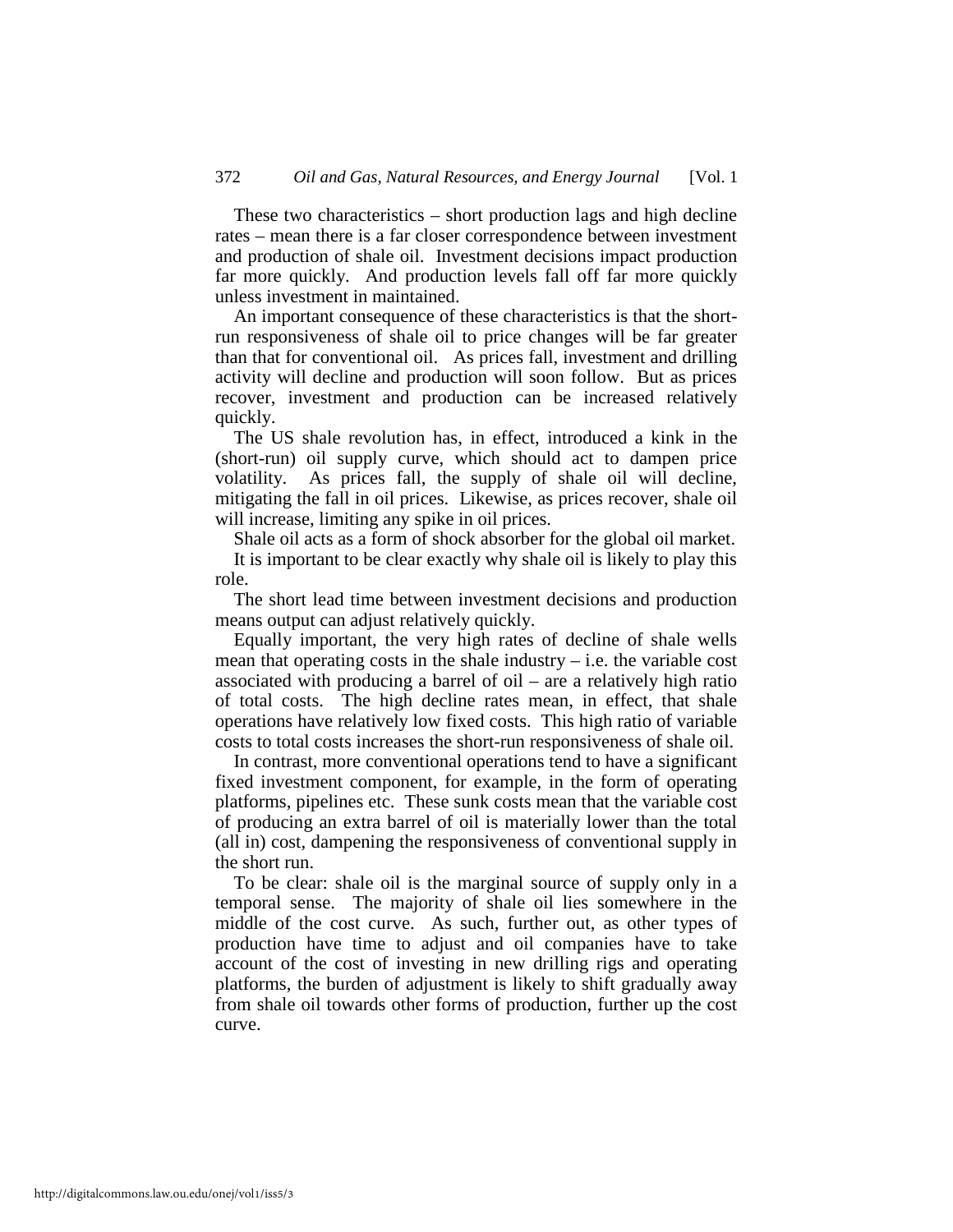There is one other interesting point to note when considering the supply of shale oil.

Although its production characteristics should dampen price volatility, the financial characteristics of the independent producers operating in US shale may introduce an additional source of volatility.

Conventional oil supply is dominated by large national oil companies and, to a lesser extent, large international oil companies, such as BP. These companies are very big, with global footprints, producing huge quantities of oil every day. They have relatively low levels of gearing, significant cash reserves, and an operating model which, in most times, ensures that the cash generated by the business is more than sufficient to cover capital expenditures.

In contrast, the financial structures of even the largest independent producers operating within the US shale are far less robust. The scale of activity is considerably smaller. Typical gearing levels are far higher. And, importantly, the vast majority of independent producers have negative cash flows; that is, they don't generate sufficient cash from their operations to fund future investments. As such, they are dependent on a continual supply of external finance in order to invest and produce.

In macroeconomic speak, US shale has introduced a credit channel to the oil market. And we all know from the misery of the financial crisis how destabilising credit and banking flows can be in transmitting and amplifying shocks. Until now, the financial resources of the national oil companies and the large supermajors mean that the oil market has been largely insulated from the vagaries of the banking system. But the small, heavily-indebted, independent producers that characterise the shale industry change all that.

It seems quite likely that the scale of funding that enabled the US shale revolution to expand at the pace it did over the past 4 or 5 years would not have been available had global interest rates not been close to zero, with central banks using large-scale quantitative easing to encourage investors to invest in riskier forms of assets.

Likewise, with the balance sheets of many shale producers now severely weakened by low oil prices, a key factor determining the supply of shale oil over the next few years will be the willingness of banks and creditors to continue to fund these businesses, especially as global interest rates begin to rise.

The emergence of US shale oil has altered the nature of global oil supply. The production characteristics of shale oil should increase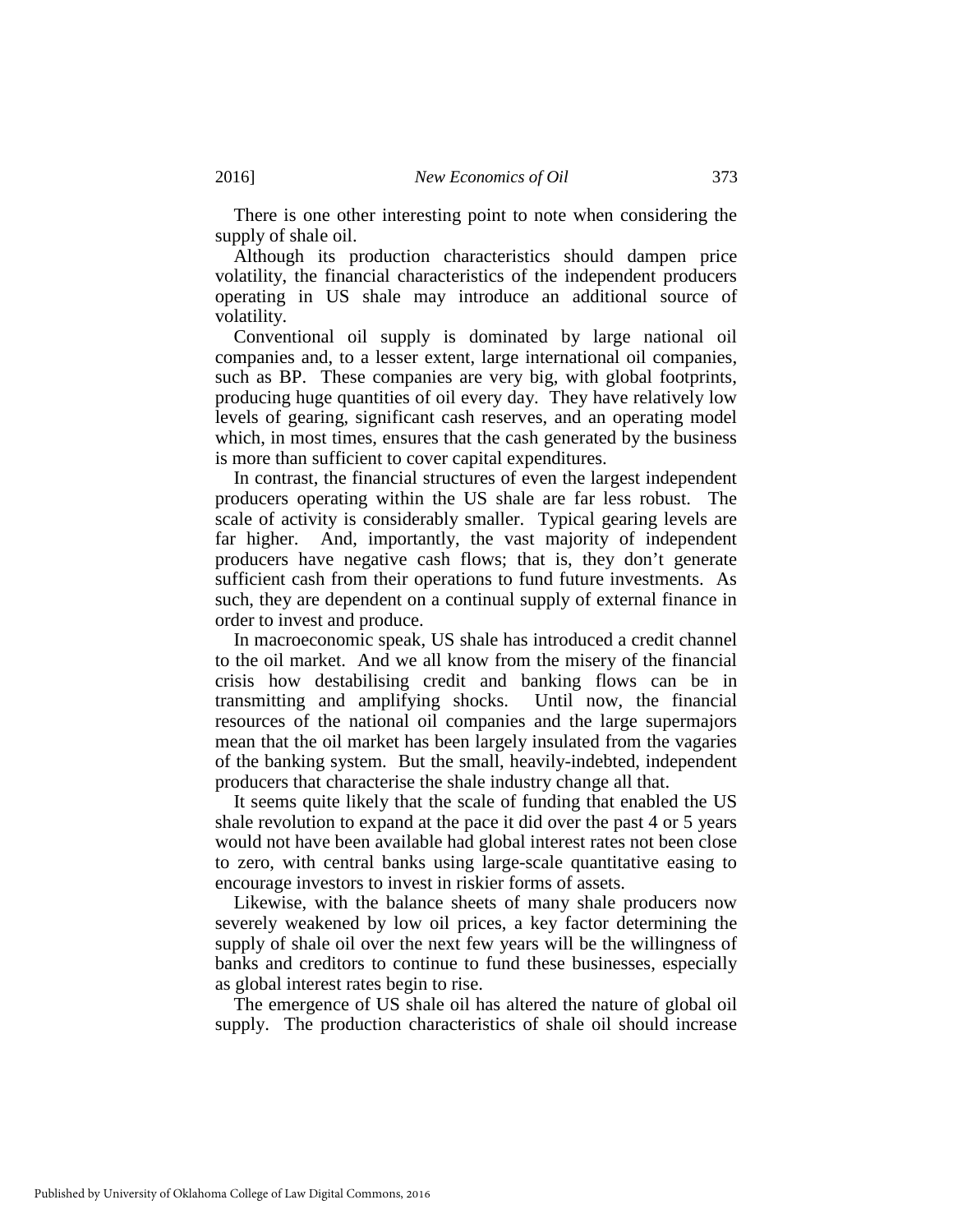the price responsiveness of supply, dampening price volatility. But the greater exposure of shale producers to the financial system means the oil market is more exposed to financial shocks.

#### *Revisiting Principle 3: Oil flows from East to West*

Consider next the presumption that oil predominantly flows from east to west. Most obviously from the Middle East to Europe and the US.

This traditional pattern of trade is also changing, reflecting developments in both the west and the east.

In terms of the west, two developments are important.

First, the demand for oil in the west is falling. Oil consumption in the US and Europe peaked about 10 years ago and has been on a downward trend ever since. This largely reflects the improving efficiency of motor vehicles, with fuel economy of new cars in the US, measured in terms of miles per gallon, around 20% higher than 10 years ago. And if anything, tightening regulation and improving technology mean that the pace of efficiency gains is likely to quicken over the next 20 years. In BP's Energy Outlook 2035, which looks at energy trends over the next 20 years or so, the EU's consumption of oil in 2035 is projected to be back down to levels last seen in the late 60s, even though EU GDP would have almost quadrupled over the same period.

The second factor is the huge growth in the supply of energy in the west, particularly North America. Over the past 5 years, the US on its own has accounted for almost two-thirds of the increase in the global supplies of oil and natural gas. Added to that is the growth of Canadian oil sands.

North America has become a major force amongst global energy suppliers.

The impact of these two factors has had a huge impact on the dependency of the US on energy imports. At its peak in 2005, the US imported more than 12 Mb/d of oil; comfortably the world's largest importer of oil. The growth of shale oil has changed all that. US import demand has more than halved over the past 8 years, and the US was overtaken by China as the world's largest net oil importer in 2013.

Looking ahead, we expect the US to become self-sufficient in energy by the early 2020s and in oil by the early 2030s (Chart 4). If anyone, 10 or even 5 years ago had suggested that the US would be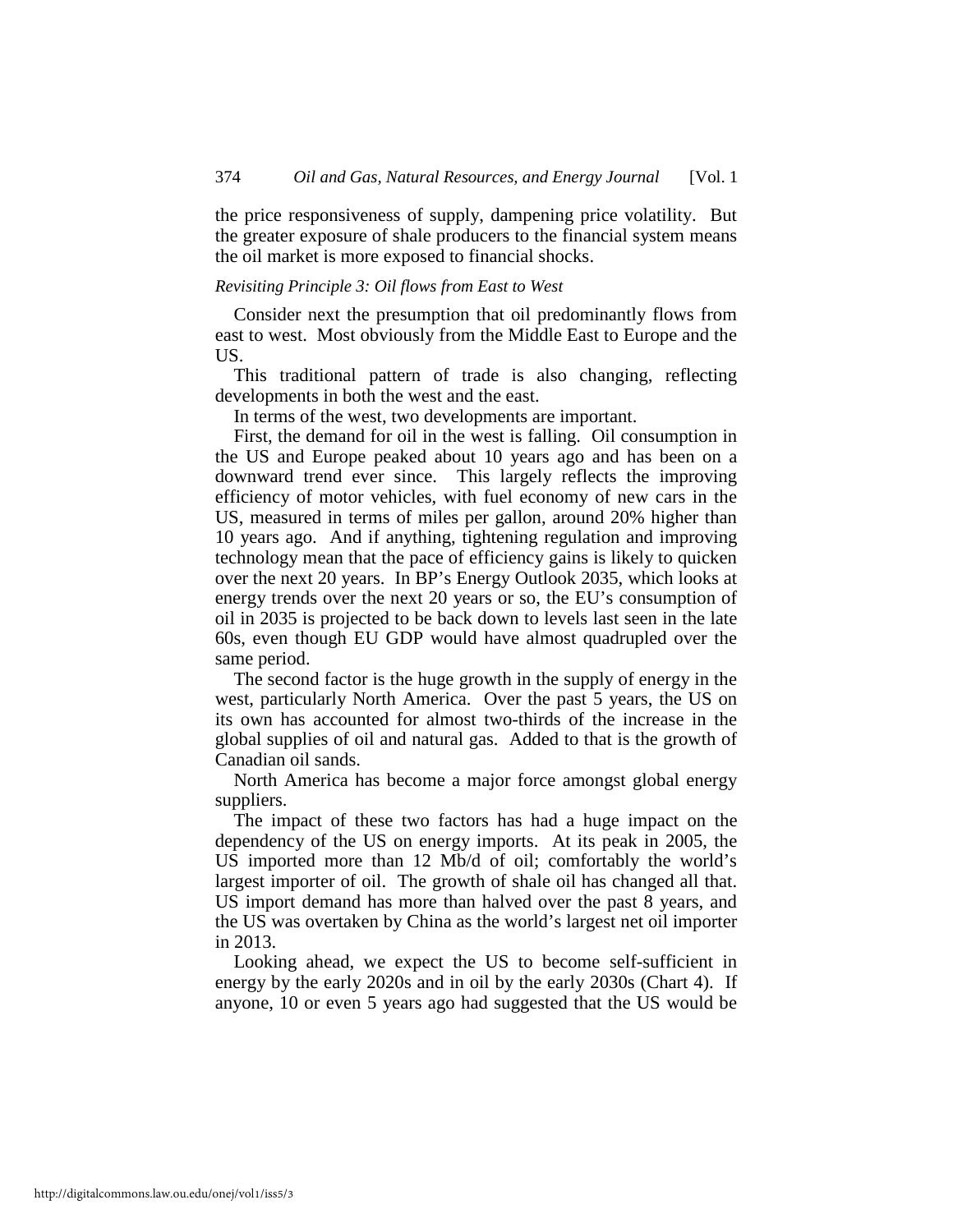#### 2016] *New Economics of Oil* 375

self-sufficient in energy in their life time they would have been laughed at. The US shale revolution has changed all that.

In contrast, the fast growing economies of the Far East, particularly China and India, are becoming increasing dependent on imported energy. As their economies grow, and the prosperous middle-classes balloon, China and India are likely to account for around 60% of the global increase in oil demand over the next 20 years. [2](#page-11-0) This increase in oil demand will far outstrip local supplies, such that by 2035, China looks set to import around three-quarters of the oil it consumes and India almost 90%.



*Chart 4* 

This changing pattern of energy flows has a number of potentially important implications.

The most obvious are for the sources of demand that are likely to drive energy markets over the coming years. The answer – as is the case for so many questions these days – is to look east.

Next are implications for financial flows: as energy increasingly flows from west to east, the funds to pay for that energy will travel in the opposite direction. This has potentially far-reaching implications for our understanding of financial risks and asset prices.

<span id="page-11-0"></span> <sup>2.</sup> BP Energy Outlook 2035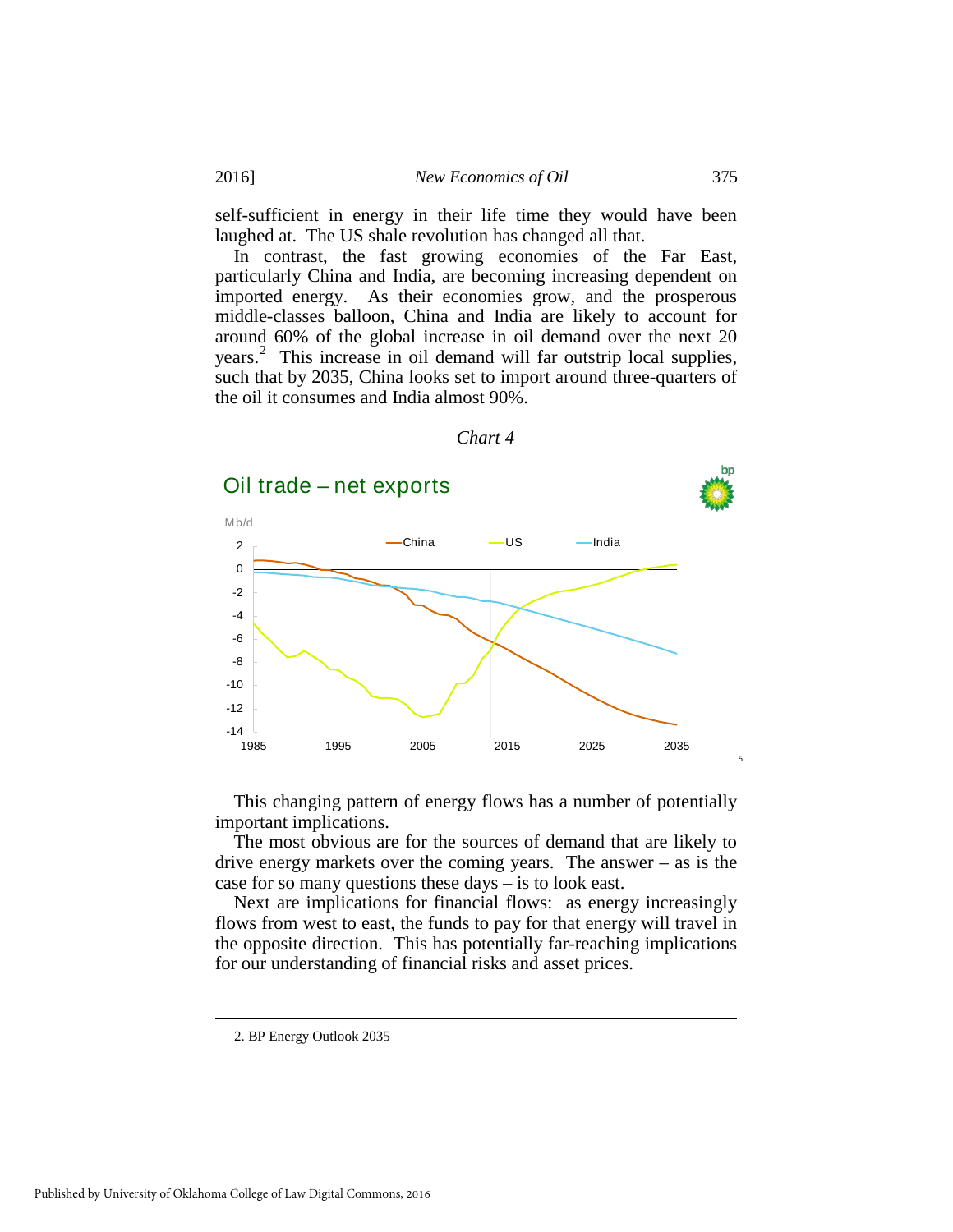The US current account deficit, along with China's current account surplus, was a key part of the so-called global imbalances that foreshadowed the global financial crisis.

Energy imports were a big part of this imbalance, accounting for almost half of the US current account deficit of 6% in 2007. That energy deficiency has now reduced to around 1% of GDP, with the US set to move to energy self-sufficiency by the early 2020s.

A key element in the global imbalances has completely changed.

In a similar vein, this reduction in the US energy deficit is also likely to have contributed to the appreciation of the dollar in recent years. Much of the discussion of the dollar's appreciation has focussed on cyclical factors: the relative strength of US demand growth and its implications for the timing of interest rate hikes. But it is also important to recognise the important structural changes that have taken place as the US reliance on energy imports has been transformed.

As well as energy and financial implications, the changing pattern of energy flows also has potentially important geo-political implications.

It is inconceivable that the reduced dependency of the US on oil imports won't affect its relationship with some of the key oil producers.

Perhaps even more importantly, China's increasing reliance on energy imports to fuel its future growth – and the associated concerns this brings about energy security  $-$  is likely to have an increasing influence on China's foreign relations. Indeed, it seems likely that the creation of the Asian Infrastructure Investment Bank (AIIB) – and the associated "one belt, one road" policy which has been a centre piece of President Xi Jingping's first term – stems in no small measure from these energy security concerns.

The pattern of energy flows is changing, with energy increasingly flowing from west to east, with far reaching implications for energy markets, financial markets, and geo-politics.

#### *Revisiting Principle 4: OPEC stabilises the oil market*

Consider finally the fourth belief I mentioned: that OPEC acts to stabilise the oil market.

Many commentators have interpreted recent developments as suggesting that the role of OPEC has changed. That OPEC has given up its role as swing producer to shale oil. Or that, rather than stabilising the market, OPEC has waged war on US shale.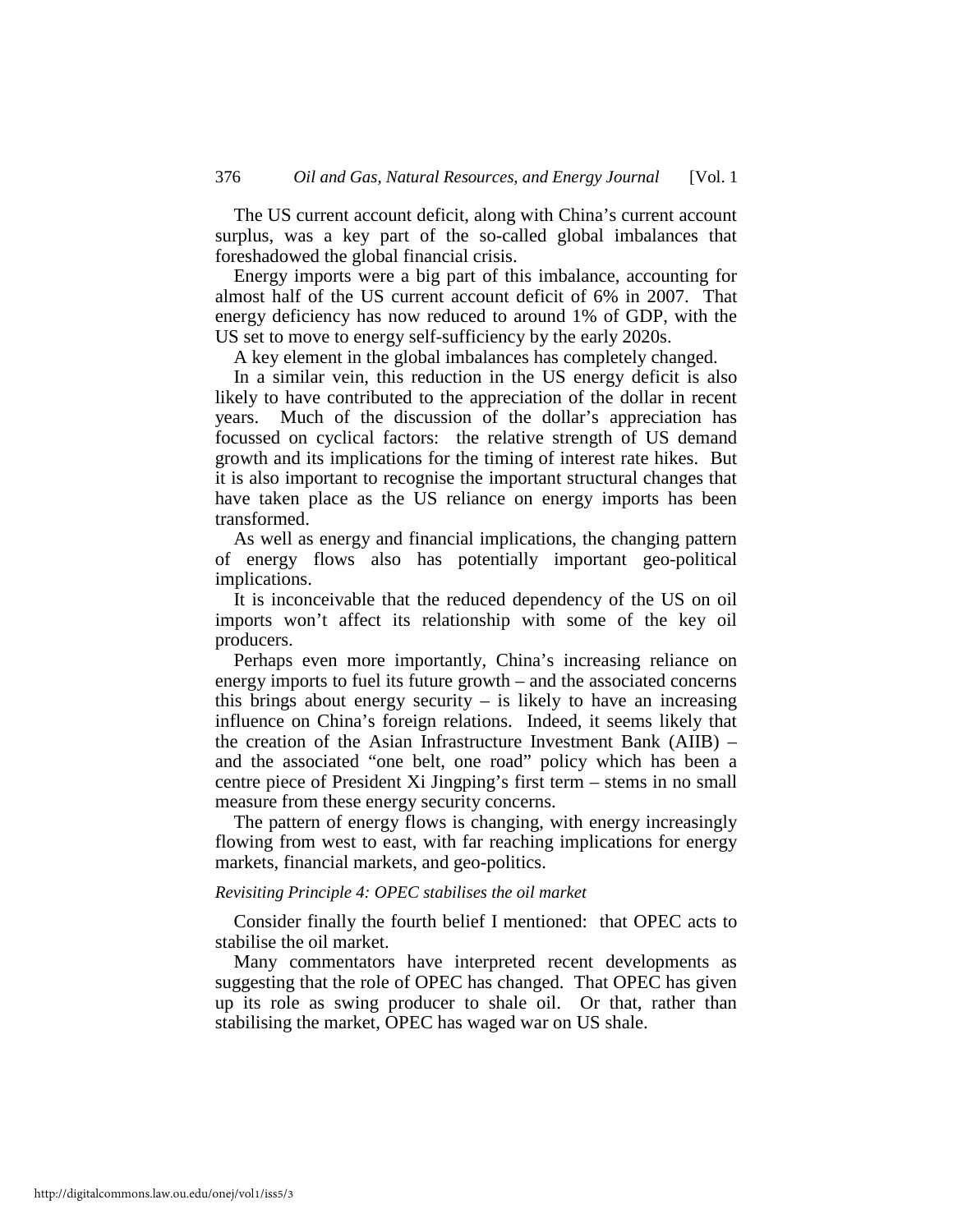I don't think either of these suggestions are correct. Indeed, in contrast to everything else we have discussed, I would argue that the role of OPEC has not fundamentally changed relative to the past 20 or 30 years.

Rather, the belief that OPEC would always stabilise the market was never correct.

The power of OPEC to stabilise the market stems from its ability to vary supply inter-temporally: to increase or decrease supply from one period to another in response to shocks or fluctuations.

As such, OPEC has considerable power to stabilise the market in response to *temporary* shocks, to either demand or supply.

In terms of demand shocks, in 2008/9 at the height of the great recession, as oil prices plunged from \$145 to \$35, OPEC reduced supply by nearly 3 Mb/d, stabilising the market and boosting prices. Similarly in 1999, as the Asian financial crisis was hitting demand, OPEC reduced supply in order to support market prices.

And on the supply side, as the Arab Spring caused significant supply disruptions in several oil producers in the Middle-East and North Africa, other OPEC producers – most notably the main GCC states: Saudi Arabia, Kuwait and UAE – increased their supply to offset partially these disruptions.

The ability of OPEC to respond to temporary shocks in order to stabilise the market has not changed. OPEC still accounts for around 40% of crude oil production – close to its average over the past 40 years. Many of the key producers still have the ability to control directly their levels of production. And Saudi Arabia has the only significant margin of spare capacity.

But OPEC has never had the ability to stabilise the market in response to structural shocks, at least not in a sustainable way.

Suppose, just for a moment, that in 2008/9 there hadn't been a severe global recession, but instead a mass-produced electric car had been invented overnight and had replaced our existing car fleet. The impact on the oil market would have been similar in that the demand for oil would have contracted sharply and oil prices would have fallen.

But the ability of OPEC to do anything about it would have been very limited.

Yes: OPEC could cut its production; but only at the expense of giving up its share of an already contracting market to higher-cost producers. And to maintain prices, it would have needed to give up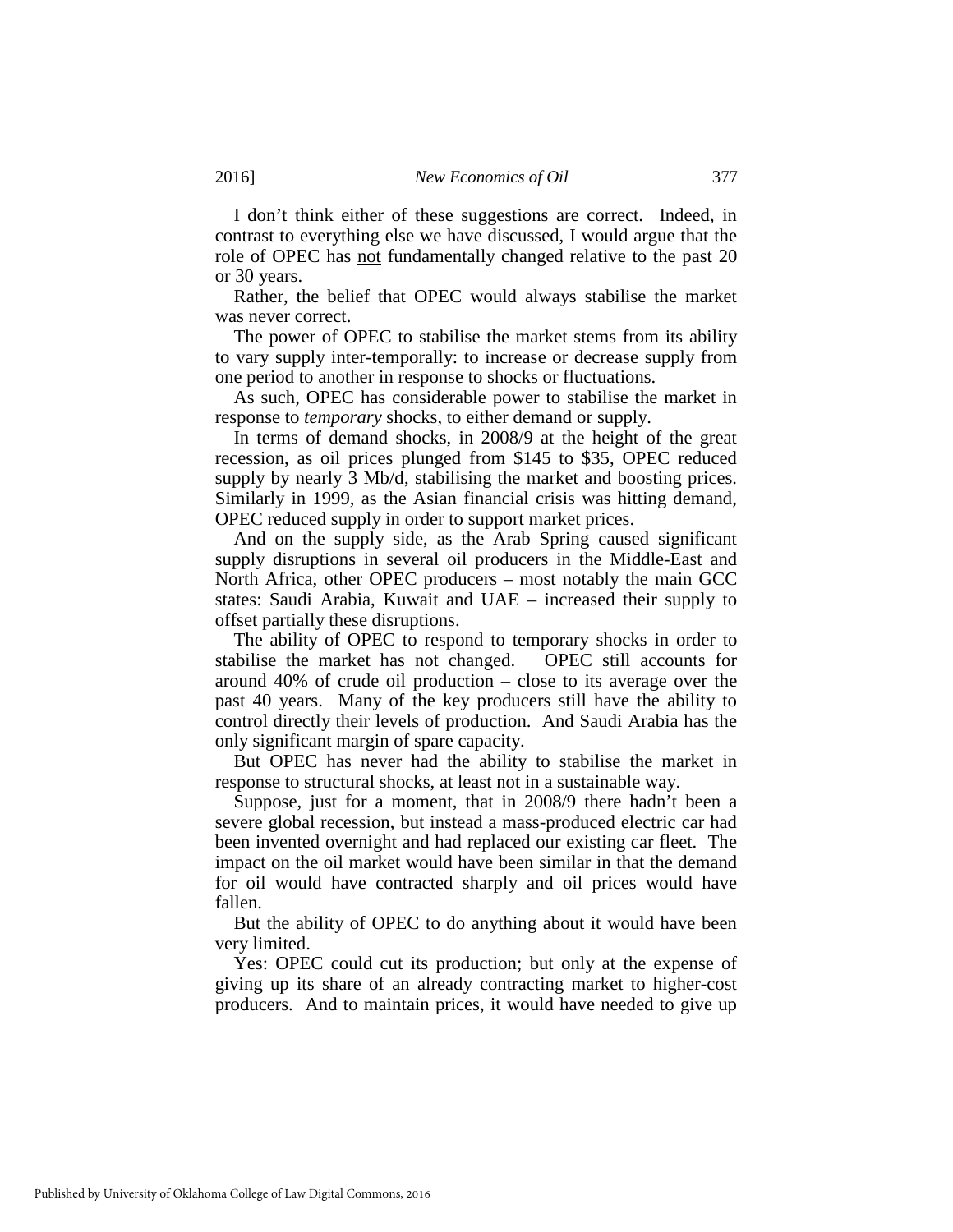progressive amounts of market share in subsequent years as the number of electric cars increased. This is not a sustainable response.

The key point is that, unlike the global recession where demand was expected to recover at some point in the future, my hypothetical example of a mass-produced electric car is a persistent shock. The economically sensible response to such persistent shocks is for OPEC to maintain its market share and let other higher-cost producers, less able to compete, bear the brunt of the demand contraction.

We haven't yet seen the invention of the mass-produced electric car. But the emergence of US shale oil had a similar qualitative impact on the supply side.

US shale, although more cyclical, is likely to be a persistent source of supply for many years to come. Much of current shale oil production is situated somewhere in the middle of the cost curve. And the rapid pace of productivity improvements means that its competitive position relative to other types of production is increasing all the time.

OPEC is no more able to wage war on US shale than it could on the electric car. And it hasn't. Last year, as oil prices plummeted, OPEC stated that it would maintain its production target of 30 Mb/d and it did just that: producing an average of 30.1Mb/d in 2014.

This doesn't mean that OPEC has ceded its role of swing producer to shale oil. To repeat: OPEC's ability to stabilise the market in response to short-lived, temporary shocks remains largely unaffected. The greater responsiveness of US shale means that cyclical movements in shale production should also help to stabilise the market. But OPEC's role remains dominant.

But when interpreting OPEC's likely response to a change in prices it is important to ask why are prices changing? Is it in response to a temporary shock or a more persistent factor? A global recession or the mass deployment of an electric car?

#### *Conclusion*

The emergence of shale oil, together with growing concerns about climate change and the environment, means that the beliefs that many of us have used in the past to analyse the oil market are out of date. We need a new toolkit, a new set of principles, to guide our analysis of the oil market.